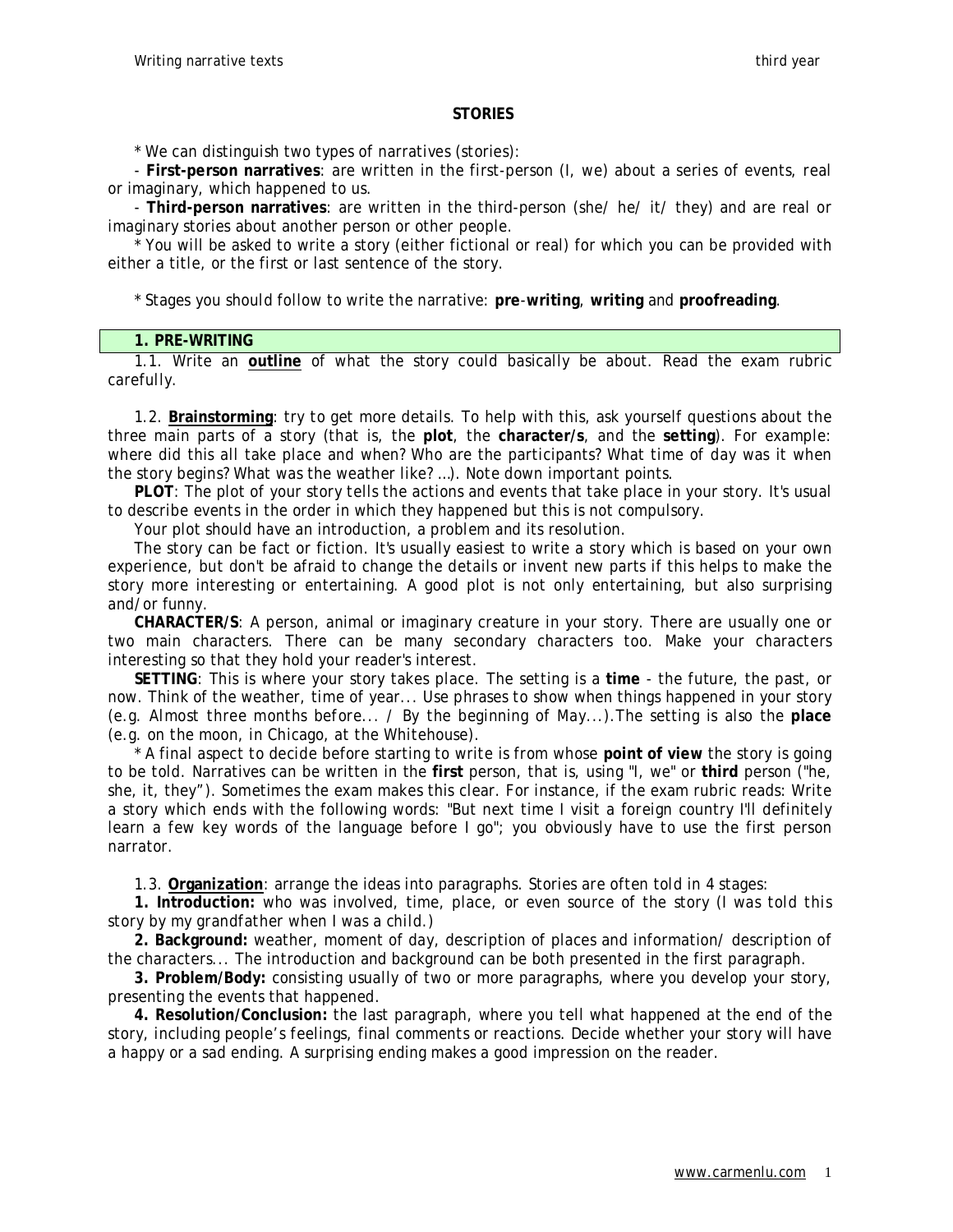# **2. WRITING**

Write the composition, using the number of words you are told (about 225 words) and taking into account the four stages mentioned before (i.e. introduction, background, problem and resolution).

#### **2. 1. Techniques to begin your story:**

An interesting beginning will catch the reader's attention and make her/him want to continue reading. You can START your story by:

a) **using the senses** to set the scene and describe the weather, atmosphere, surroundings or people's actions, to create mystery or suspense:

*I could hear the wind howling around me. It was quite dark that night and it felt strange to be out in the wilderness all alone.* 

b) **using direct speech** (or thoughts):

*"Always look on the bright side of life, kids", Mr Frisbain used to tell us.* 

c) **asking a rhetorical question**, i.e. a question that does not require an answer:

*Have you ever travelled by train on a warm summer night?* 

d) **referring to your/ the character's feelings** or moods:

*I was exhausted because I had been painting walls all day.* 

e) **addressing the reader** directly:

*I am sure you all know what a bargain is.* 

# **2.2. Techniques to finish your story:**

A good ending will make your reader feel satisfied. You can END your story by:

a) **using direct speech** (or thoughts):

"Thank you, sir," the boy said to me.

b) **asking a rhetorical question**:

*Why did I have to suffer so much?* 

c) **referring to your/ the character's feelings** or moods:

They were shivering but they were happy to have made it.

d) **describing people's reactions to /feelings about the events** developed in the body:

*My brother had become the hero of the day and I was extremely proud.* 

# **2.3. While writing, pay particular attention to:**

#### **1. TENSES**:

-past simple: to describe actions that started and ended in the past, and actions that happen in sequence (one after the other): *I walked past the bank and stopped at the post office to buy some stamps.* 

-past continuous/ progressive: to describe scenes (background information), or actions in progress in the past: *It was raining heavily as we set off.* 

-past perfect: for actions that took place before other past actions: *I decided to call Mr Jones and tell him the truth about what had happened.* 

- present tenses: can be used for descriptions as well as past tenses but be consistent: if you use the present tense for descriptions, use it in the whole composition for all descriptions you make.

# **2. LINKING WORDS: USEFUL LINKING WORDS AND STRUCTURES:**

This is a useful list of expressions and linking words that you can use to write your story.

**1. To order points and add information (addition):** also, as well as, besides, eventually, first(ly)/ second(ly)/ etc, first of all, finally, furthermore, in the first/second/etc place, in the end, last(ly), moreover, next, not only... but also…

*He is not only artistic, but also a successful businessman.* 

**2. To give examples:** for example, for instance.

**3. To compare, contrast, present alternatives:** although, but, however, nevertheless, (on the one hand) ... on the other hand, though …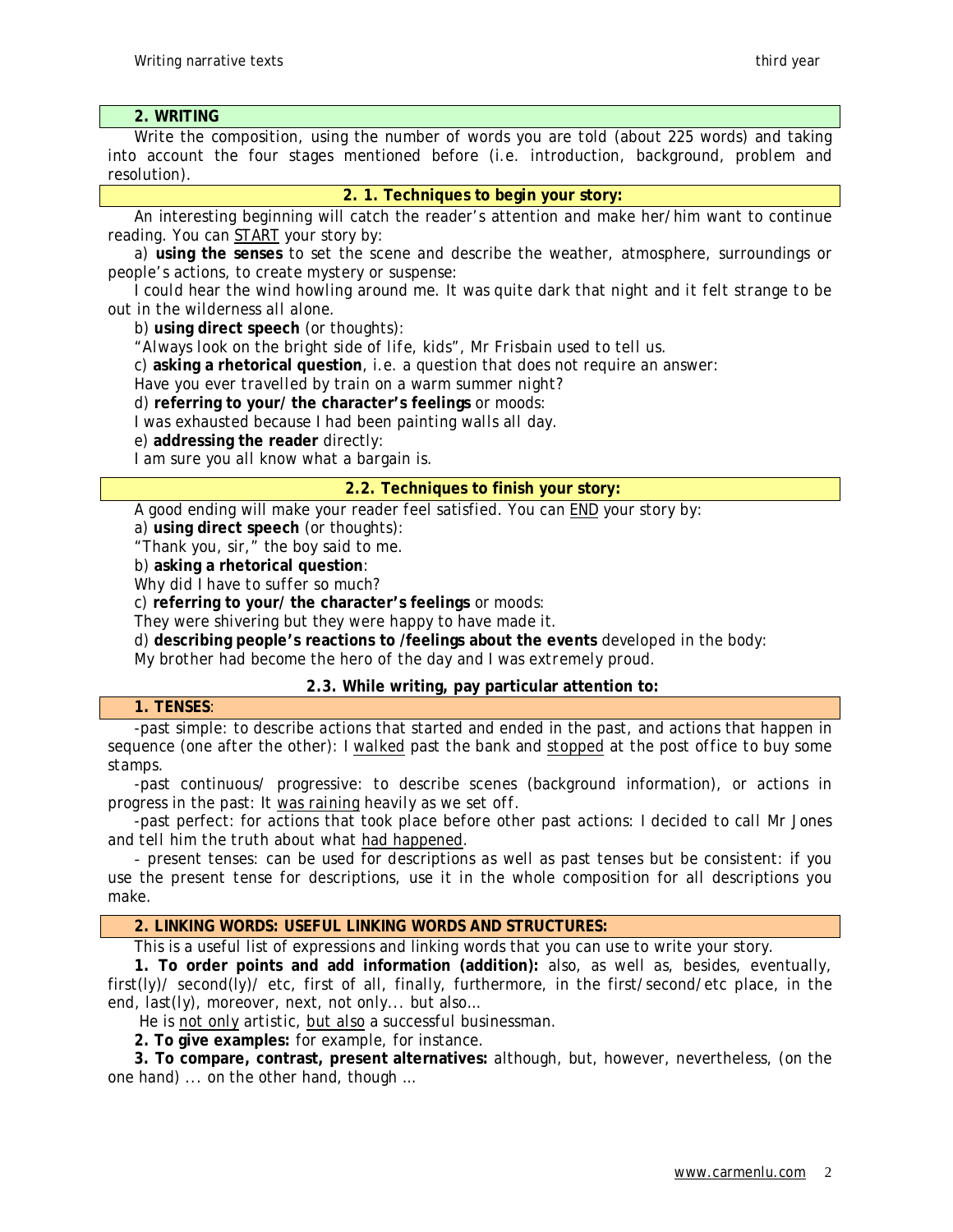**4. To express cause and effect, reason and result, purpose:** as, as a result, as a consequence, because, because of (this/that), consequently, for this/that reason, since, so, so …that, therefore…

*She is so beautiful that she looks like a film star.* 

*People often find him offensive because/since/as he says exactly what he thinks.* 

*She is open and friendly, so/therefore she is popular.* 

**5. To show time:** after that, after lunch/dinner…, after a while, afterwards, as, as soon as, at first, at last, at the moment, at the same time, before, before that/then/etc, during, finally, first(ly), initially, lastly, later, meanwhile, soon, suddenly, then, until, when, while…

**6. To show place or direction:** above, below, beyond, nearby, where...

**7. To express condition**: if, unless…

**8. To conclude:** in conclusion, in summary, to conclude, to summarise...

**9. Relative pronouns**: who, which, whose, that…: *He is a scruffy child whose clothes are dirty*.

**10."With":** *She is a tall, slim woman with long blonde hair.*

**3. DESCRIPTION**: you can describe people, places, objects, moments…

\* If you want to describe something or someone, you can use **nouns** and **verbs**. With nouns, your readers will see; with verbs, they will feel. Use a variety of verbs such as "screamed, wondered, whispered…" to avoid using "said" all the time.

\* Use also a variety of **adjectives** and **adverbs**, such as "imaginative, wonderful, cautiously…" instead of simplistic ones such as "nice, good, well…".

If you want to describe an object/place or even a character, include information about size, weight (*tiny*, *heavy*...), shape (*circular*, *oval*…), colour (brown, multi-coloured…), origin (African, Japanese…), material (leather, plastic…), etc. The word order in which adjectives should be used is:

| value/ opinion | size/<br>weight | age | temperature | shape    | colour      | origin   | material | (noun)     |
|----------------|-----------------|-----|-------------|----------|-------------|----------|----------|------------|
| wonderful      |                 | new |             |          |             |          |          | restaurant |
|                |                 |     |             |          |             | Venetian | glass    | vase       |
|                | huge            |     |             | circular |             |          |          | pool       |
| fabulous       |                 | old |             |          |             |          | fake fur | coat       |
| lovely         |                 |     | warm        |          |             | Indian   |          | cushion    |
| charming       |                 |     |             |          | whitewashed |          |          | cottage    |

Avoid using all of them, because this will make your description sound unnatural.

\* Characters:

- Describe the main characters and their relationships with each other. For a list of adjectives to describe appearance and character and personality, see your photocopies **"Writing descriptions of people"**.

- Ask yourself: how much do readers need to know about their personalities, behaviour, and background?

- Mention anything unusual or significant about them or their clothing. You can also show how aspects of the character's appearance reflect his or her character.

NOTE: for vocabulary related to the senses, movements, ways of walking, talking, looking, etc. read "**Physical actions**" (page 4).

\* Places: to describe places ask yourself questions like:

- Why is this particular place that I want to describe important?

- Where were objects located in relation to where the character/s were?

- What sights, smells, sounds, and tastes were in the air?

- What were the character/s feeling at that time?

To give the reader a more vivid picture of the place you are describing you can refer to the senses (i.e. sight, hearing, smell, taste and touch):

*We sat outside one of the many charming cafés in the port and smelled the fresh sea air.* 

NOTE: for a list of expressions to describe places, read **"Places"** (page 5).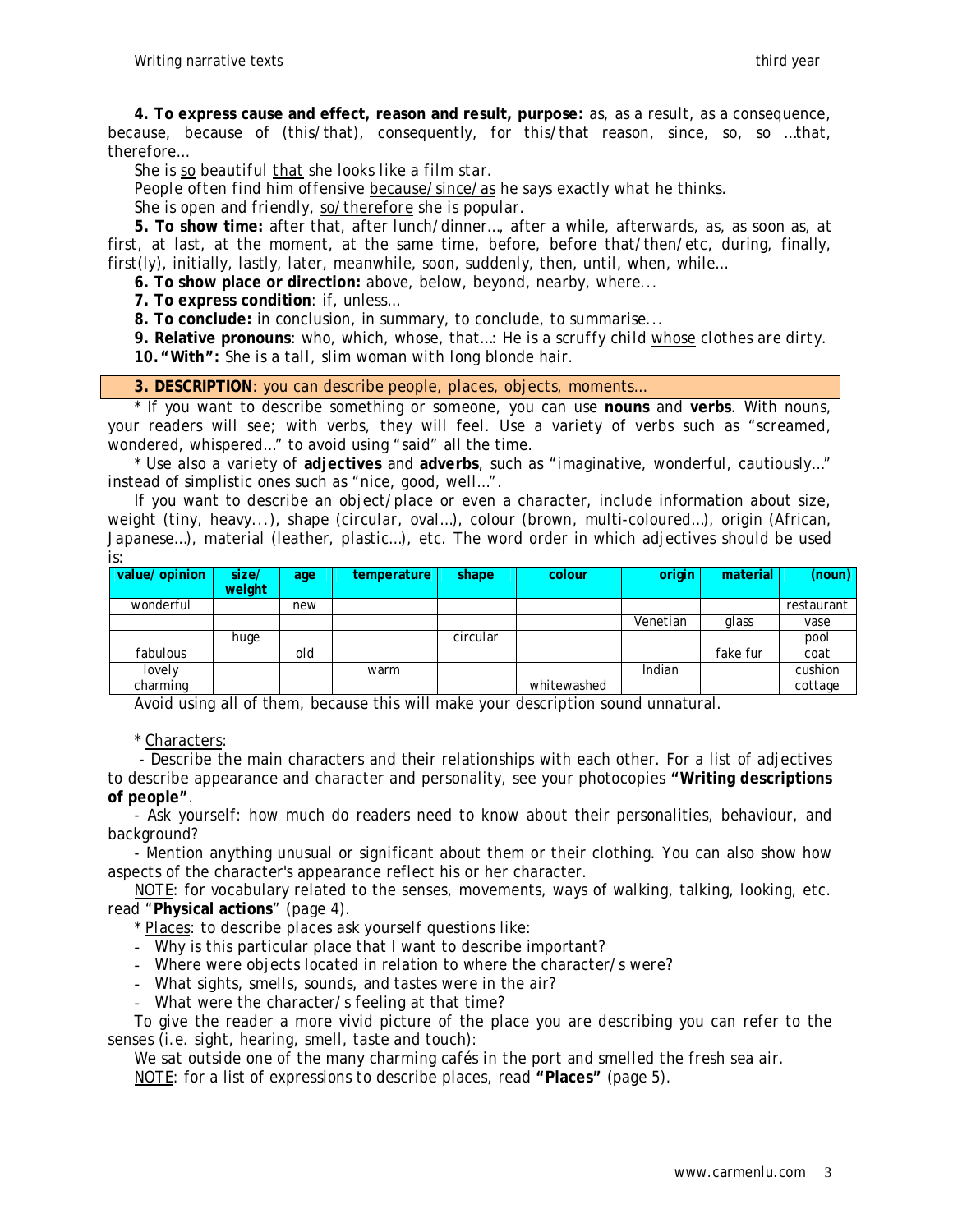# **4. GRAMMAR STRUCTURES:**

Try to use a variety of structures (conditionals, reported and direct speech, relative clauses, passive and active voices, etc.)

**Participles** are also useful when telling a story because they are economical (you can join two simple sentences into one longer, more sophisticated sentence):

\* Instead of *: He turned on the light. He saw someone in the room.* 

You can use a present participle (-ing): *Turning on the light, he saw someone in the room.* 

\* Instead of: *She was relieved. She left the police station*.

You can use a past participle: *Relieved, she left the police station.* 

**Direct speech** can be used occasionally for dramatic effect, but don't use direct speech for very long. Remember to use inverted commas correctly:

"Mummy", I said that night, "do you think if I prayed hard God would send daddy back to the war?"

She seemed to think about that for a moment.

"No dear", she said with a smile, "I don't think he would". "Oh!" I said.

# **3. PROOFREADING**

Read through the story in order to see if you can find any mistakes.

1. Make sure you stick to the **question**.

2. Evaluate the **layout** and **organization**.

3. Revise **grammar**.

4. Revise **vocabulary**. In narrative stories repetition of words and structures is quite frequent. Example: *And Pinocchio's nose started to grow, and the more he lied, the more it grew, and the more it grew, the more he lied.* 

However, when describing it's important to **vary the adjectives** so that you do not use "nice" and "good" all the time.

5. Revise **spelling**, **capitalization** and **punctuation**.

6. Revise **style**: narrative stories have a rather informal style. Therefore, you can use...

6.1. Informal vocabulary: words of Anglo-Saxon origin (e.g. *wrong* instead of *incorrect)*, colloquial expressions/idioms, phrasal verbs (e.g. *get on*) ...

6.2. You can use the first person and expressions of personal feelings. Example:

*I saw him once, in the distance, a mysterious figure in his black cloak with his silver walking stick in his hand.* 

6.3. You can use informal structures (imperative sentences, contractions, direct speech...) but also formal ones (passive voice, indirect speech…) to give your text variety of structures.

6.4. You can use informal punctuation marks such as exclamation marks (!), dashes (-), or parentheses. Pausing (…) is also frequent to add dramatic effect. Example:

*And as I pushed open the door... I saw a huge figure standing by the window.*

# **PHYSICAL ACTIONS**

# **Sight See** (use your eyes); **look (at)** (look carefully); **watch** (pay attention to sth that is moving);

**glance** (look at sb/sth very quickly)

#### **Taste**

**Taste**: *When you've got a heavy cold you can't really taste things properly.* **Sweet** (honey); **salty** (crisps); **bitter** (strong coffee); **sour** (vinegar); **spicy**/**hot** (Indian food). Positive: **tasty** (food); **tasteful** (clothes, furnishings, architecture...); **exquisite**, **delicious** Negative: **tasteless** 

#### **Touch**

**Feel**: *It was a terrible fire, they could feel the hot air.*  **Touch***: Don't touch those wires -they're dangerous.*  **Grab** (take sth suddenly and roughly)*: She grabbed her bag and ran.*  **Hold***: Could you hold my hand?*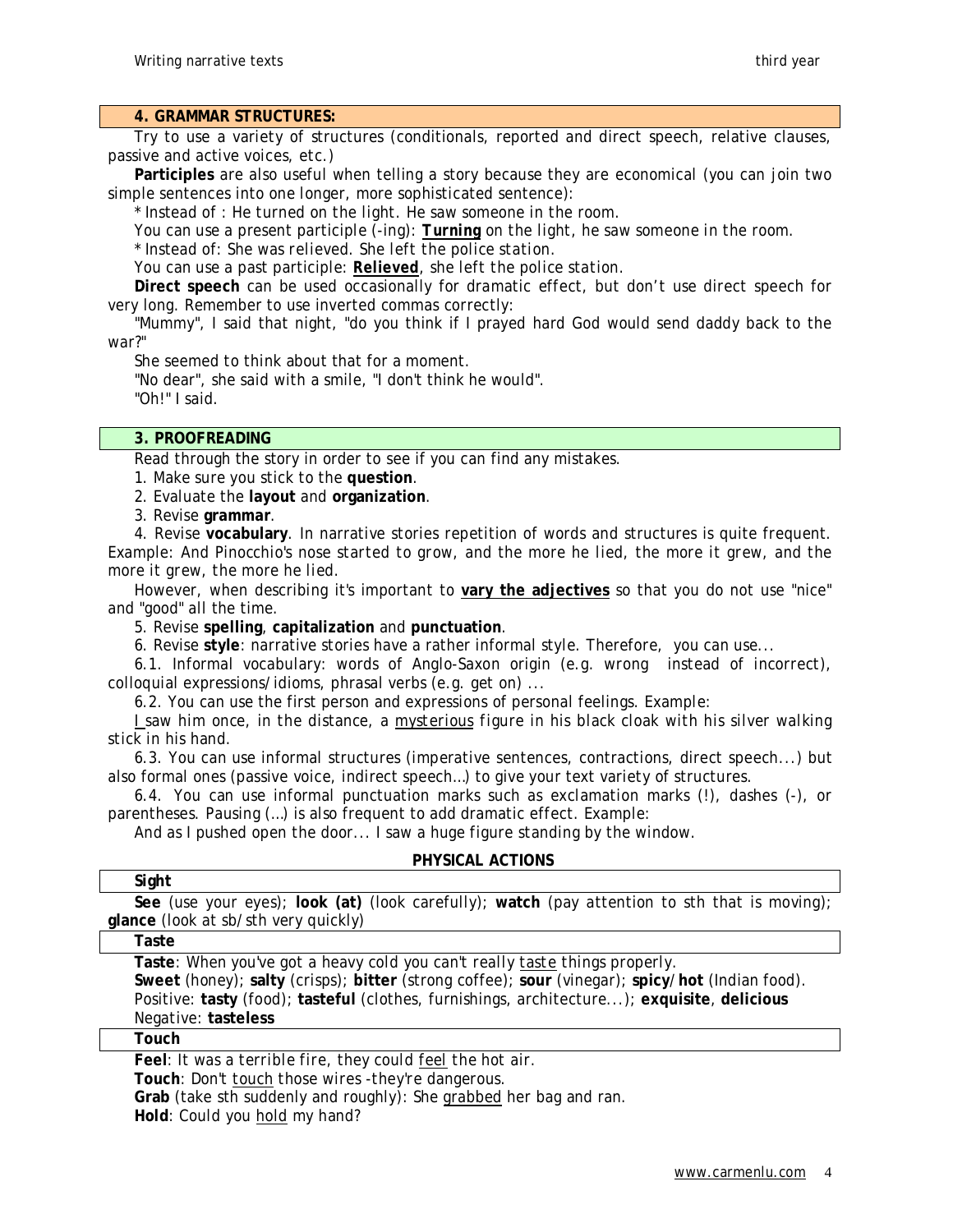**Smell** 

| мнен                                                                                             |
|--------------------------------------------------------------------------------------------------|
| Smell: Always smell wine before tasting it.                                                      |
| Positive: aromatic (with a pleasant smell), e.g. aromatic oil                                    |
| Negative: smelly (with a strong or unpleasant smell), e.g. smelly feet                           |
| Hearing                                                                                          |
| Hear (able to hear); listen (to) (pay attention to things you hear)                              |
| Useful vocabulary                                                                                |
| * Verbs connected with the mouth/nose and breathing: <b>breathe</b> (through your nose or mouth) |

\* Verbs connected with the mouth/nose and breathing: **breathe** (through your nose or mouth), **yawn** (when you are tired or bored), **cough**, **sneeze**, **sigh**, **snore**, **smile**, **laugh**

\* Verbs connected with speaking: **whisper** (soft), **shout** (loud, angry or excited), **scream** (loud, frightened or excited)

\* Some useful adverbs connected with speaking:

-if sb feels angry: **angrily**, **furiously**: *She spoke angrily*.

-if sb feels unhappy: **unhappily**, **sadly**: *She spoke sadly*.

-if sb feels happy: **happily**, **gladly**: *She spoke happily*.

-if sb feels worried: **anxiously**, **nervously**: *She spoke nervously*.

\* Verbs connected with eating/drinking: **chew** (grind food with the teeth), **bite** (cut, crush with the teeth), **swallow** (let food go down the throat)

\* Verbs connected with the eyes and face: **blink** (shut and open the eyes quickly), **cry**, **blush** (become red in the face)

\* Verbs connected with the head/hair: **nod** (your head to mean "yes"), **shake** (your head to mean "no"); **comb** (one's hair)

\* Verbs connected with the hands/arms: **clap** (strike one's hands to applaud), **knock** (on a door), **wave** (goodbye), **point** (**at** sb/sth), **shake hands**

\* Verbs connected with the body: **sweat**, **shiver** (shake slightly and uncontrollably), **stroll** (walk in a slow casual way), **march** (walk quickly and with a clear purpose)

# **PLACES**

#### **At home**

Here are some names of rooms and locations in a house which are perhaps less familiar: **attic** (room in the roof space of a house -could be lived in), **cellar** (room below ground level, no windows, used for storage), **terrace** / **patio** (paved area between house and garden for sitting and eating)

#### **Types of houses**

**Detached house** (not joined to any other house), **semi-detached house** (joined to one other house), **terraced house** (joined to several houses to form a row), **cottage** (small house in the country or in a village), **bungalow** (house with only one storey or, in some cases, upper rooms set in the roof), **block of flats**

#### **Weather**

**Pour**: *It was pouring / It was pouring with rain (when it rains a lot)* 

\* Useful adjectives for weather conditions:

**Sunny, cloudy, foggy, hot, windy, humid** 

\* Useful adjectives for temperature: **boiling à hot à warm à cold /chilly à freezing** 

### **Useful vocabulary**

\* Useful adjectives to describe towns: **cosmopolitan**, **crowded**, **dangerous**, **deserted**, **dirty**, **exciting**, **noisy**, **polluted**, **touristy** (negative)

\* Useful adjectives to describe the countryside: **boring**, **calm**, **clean**, **peaceful**, **quiet**, **relaxing**, **safe**, **well-preserved**

\* Useful adjectives to describe a building/ room: **dark**, **noisy**, **silent**, **quiet**, **huge**, **enormous**, **tiny**

\* Words to describe light (darkness/brightness): **dark**, **sombre**, **shiny** *It was a sombre room, with dark, heavy curtains. (serious, imposing) There was a shiny object lying in the sand.*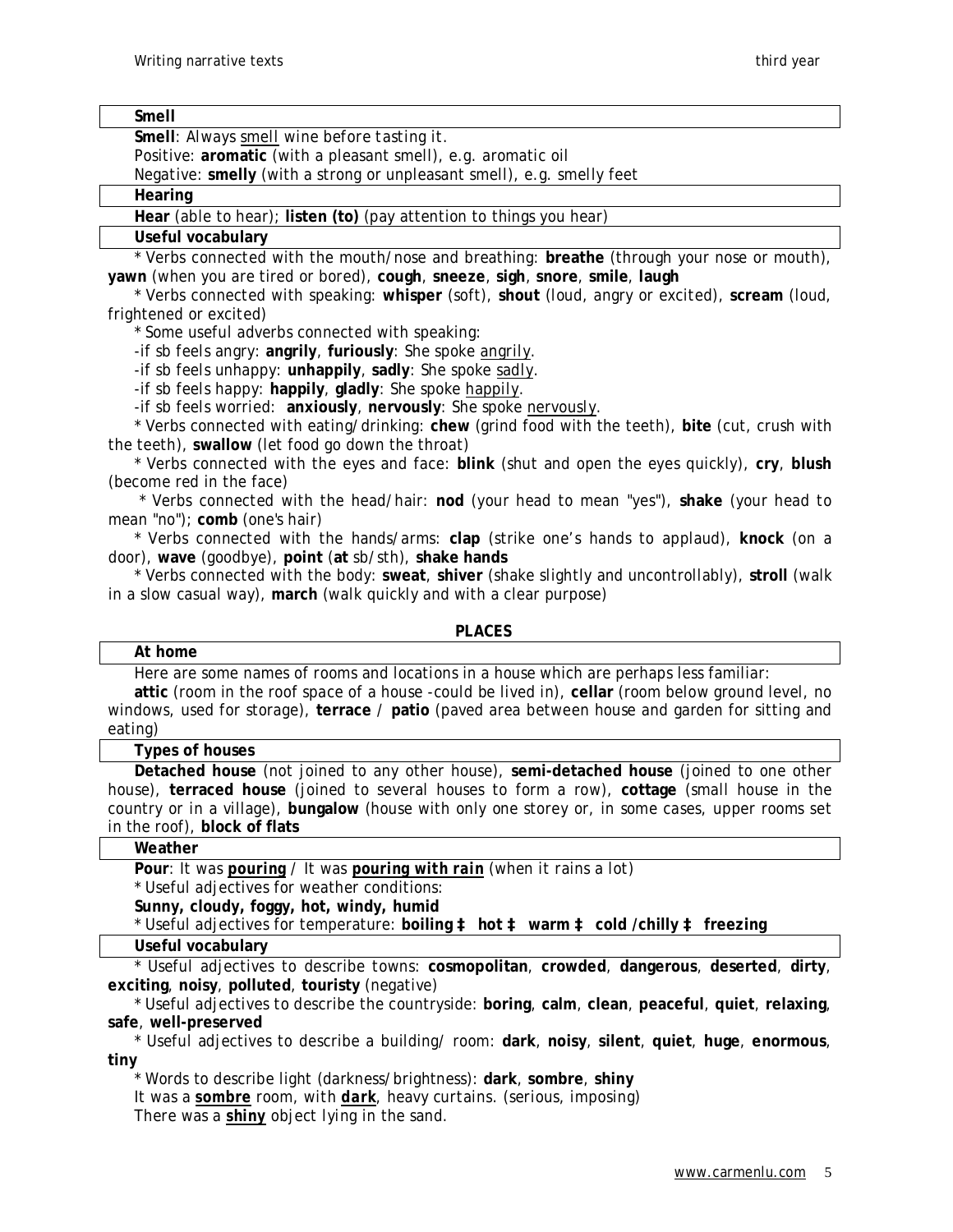# **EXERCISES TO PRACTICE THE PRE-WRITING STAGE:**

1. a. Imagine that in an exam you are told to write a story that ends with the words: We *hurried on, hearts pounding, until the screaming stopped and silence descended again***. What type of story are you told to write (a first- or third-person story)?** 

**Read the following short story:** 

### BIRD

I was with my friend Patrick in northern Norway up in the Arctic Circle hitchhiking south from Hammerfest. We'd been trying to get a lift all morning but with no success. There was very little traffic – perhaps one or two cars every fifteen minutes. It was midday and we'd been walking for hours following the empty road as it wound along the coast in and out of the fjords. But we didn't mind. It was a beautiful day – crisp and clear. The only sound was our voices which echoed back at us from the folds of the mountains as we talked. The air was still and the sea was calm.

Suddenly from the corner of my eye I noticed a large black shape swooping towards me out of the silent sky. Then a long ghostly scream … AIEEEEEE … I ducked instinctively just in time as a huge bird rushed past my ears talons reaching out wildly. I turned quickly and watched it soar up into the empty sky and come to rest high above us on a nearby peak.

The bird stood silhouetted against the skyline, screaming bitterly, the harsh sound reverberating eerily in the stillness. We hurried on, hearts pounding, until the screaming stopped and silence descended again.

**When you start writing your story (pre-writing) you first begin by writing the ideas and putting them in order. Imagine that you are going to write the story above, you have already written some ideas but they are not in order. Rearrange them into an acceptable order. Write 1-7 next to each sentence.** 

- a) A bird attacked me.
- b) We were walking along the road.
- c) It screamed until we were some distance away.
- d) I ducked. The bird just missed me.
- e) I was hitchhiking with a friend in northern Norway.
- f) The bird flew to a peak above us.
- g) We hurried away with hearts pounding.

**1. b. Imagine that in an exam you are told to write a story that begins with the words:** *"Are*  you sure it's safe?" Josh asked his friend. What type of story are you told to write (a first- or **third-person story)?** 

**Read the following story.** 

"Are you sure it's safe?" Josh asked his friend Marty, who was just about to step onto the little rope bridge. Josh looked down at the river far beneath them and swallowed hard. Unfortunately, it was the only way to reach the other side, so he knew they had to get across before it began to get dark.

"Look, it's as safe as houses," said Marty confidently as he put his foot onto the bridge. Once Marty was safely on the other side, Josh began to cross. The little bridge creaked under his weight, making him even more nervous than he already was. He was almost half way across the bridge when suddenly one of the ropes snapped.

Josh screamed as the bridge fell to one side, leaving him hanging over the fast-flowing river far below his feet. Terrified, he clung to the other rope. "Keep calm! Hold on!" Marty called to him. Josh looked across to where his friend stood. Slowly, hand over hand, Josh moved carefully along the rope until he was close enough for Marty to grab him.

Safely on the other side, Josh lay panting on the ground. He felt exhausted, but he was glad to be alive. Marty asked him if he felt he could go on. "Yes, I'm okay," he replied bravely. "We'd better go. It will be dark soon". They both set off, leaving the bridge and the terrifying incident behind them.

**Imagine that you are going to write the story above, you have already written some ideas but they are not in order. Rearrange them into an acceptable order. Write 1-7 next to each sentence.** 

a) One of the ropes snapped.

b) Marty grabbed Josh.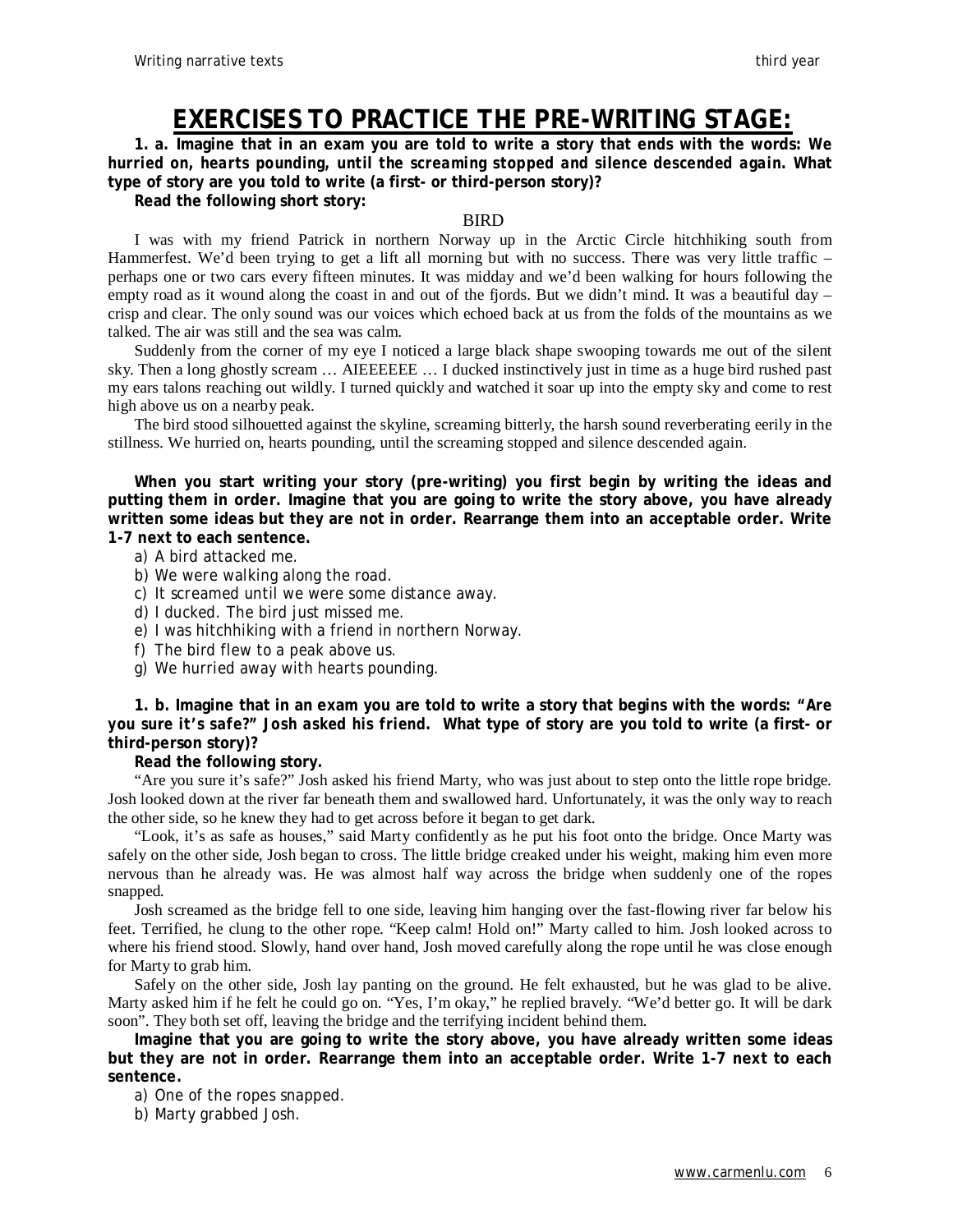c) Josh started to cross the rope bridge.

d) Marty crossed the bridge safely.

e) Josh clung to the other rope.

f) Marty and Josh walked away from the bridge.

g) Josh moved carefully along the rope.

**Imagine that you finish writing the story above. Choose the best title for your story:** 

a. An Underwater Adventure

b. An Accident in the Air

c. A Nasty Experience.

# **EXERCISES TO PRACTICE THE WRITING STAGE:**

# **1. TECHNIQUES FOR BEGINNINGS AND ENDINGS:**

# **1. a. Match the beginnings to their endings.**

BEGINNINGS…

1. It was a cool August night. All was quiet and peaceful in my house as my parents and two sisters were sleeping in their rooms. I was lying in bed, trying to fall asleep.

2. It was a freezing cold morning. Joanne and I were packing for our trip to Bermuda. Our flight was leaving later that afternoon. "I can't wait to enjoy the hot and sunny weather," said Joanne.

3. Aggie and I had been bored all day at school. As we wandered home, we decided to sneak into the old abandoned house at the edge of the forest. Although our parents had told us never to go in there, we couldn't resist the temptation. I am sure that you would have done the same if you had seen this house.

4. Tina and her brother watched in horror as the water rose higher and higher around them. "Don't worry! I'll think of something," said Tina's brother nervously.

5. I'm sure you all know what it feels like to finally reach the end of a journey, hungry and tired, only to find that nobody is waiting for you.

… ENDINGS

a. Relieved to be back home, I lit the fire while Joanne unpacked our things. We both realised how lucky we had been. Without having to say anything, we understood what the other was thinking. There's no place like home, don't you agree?

b. After being pulled out from under the pile of bricks, we both knew how lucky we had been. We were truly ashamed of ourselves as we glanced at the crowd waiting behind the fence, especially since our parents were there. Isn't it true that curiosity killed the cat?

c. Back in my room, I felt confused and exhausted. I wasn't sure if it was a moment ago or hours ago when I had been trying to fall asleep. "I must have been dreaming," I thought to myself.

d. As I waited for the taxi driver, I looked around me one last time, hoping to see a familiar face. "Where is everyone?" I wondered.

e. As the rescue worker helped them off the roof and into the boat, he said, "That was smart thinking on your part, son."

**1.b. Which techniques have been used in each beginning and ending? In some cases more than one technique is used.** 

- 1. Beginning:
- 2. Beginning:
- 3. Beginning:
- 4. Beginning:
- 5. Beginning:
- a. Ending:
- b. Ending:
- c. Ending:
- d. Ending:
- e. Ending: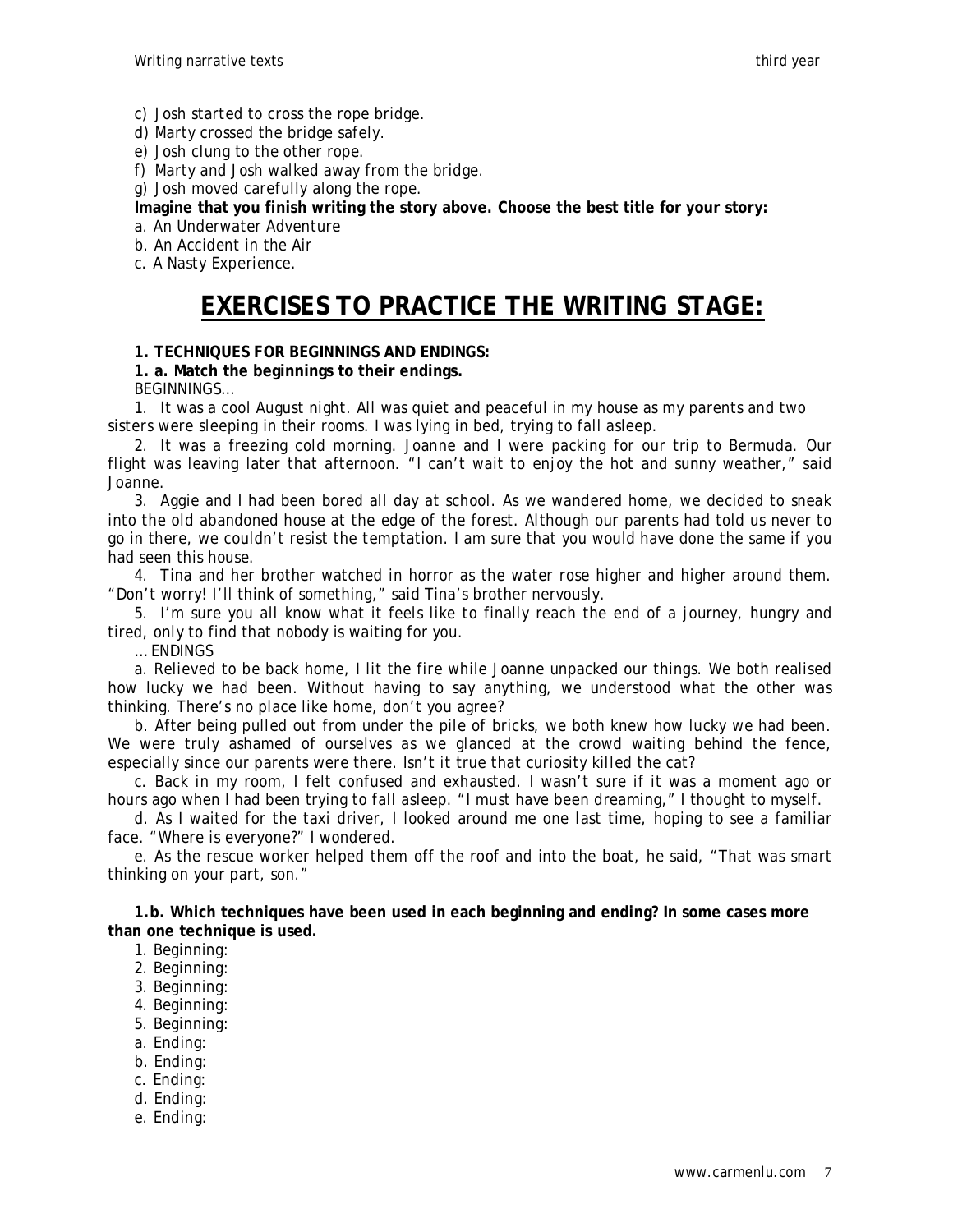#### **2. TENSES**:

#### **Imagine that you write the story below for the following exam rubric:**

A local newspaper is holding a story competition and you have decided to enter. Your story should start with: *I stood on the deck staring at the huge waves*. Write your story for the competition.

# **An unforgettable journey**

I stood on the deck, staring at the huge waves. From the moment we **1. had left/ were leaving** port and sailed into the English Channel, the weather had got worse and worse. Now, lightning flashed across the sky, which was covered in dark clouds.

Suddenly, the noise of the engines **2. had stopped/ stopped**. The ship **3. slowed/ was slowing**, rolling heavily in the rough sea. A voice over the loudspeakers **4. told/ were telling** us to remain calm – then added that a fire had started in the engine room, and said that all passengers must go immediately to the nearest lifeboat station.

We all **5. ran/ had run** onto the deck, following the signs to the lifeboats. The ship's officers arrived, made sure we had lifejackets and **6. showed/ were showing** us how to put them on.

I 7**. looked/ was looking** again in horror at the wild, stormy sea. The thought of being out there in a tiny boat was terrifying. Minutes **8. had passed/ passed** like hours, until at last a voice **9. was announcing/announced** that everything was under control and the danger was over. We all **10. cheered/ had cheered** as the engines started again and the ship **11. moved/ was moving** forward into the waves.

I still couldn't believe it was over – not until we had reached port and I **12. was standing/ had stood** on solid ground again!

**Now choose the correct past tense that you would have used in the story above.** 

#### **Finally, answer the following questions:**

- 1. How many paragraphs are used to set the scene?
- 2. How many for the development of the story?
- 3. How many for the end of the story and the expression of feelings?

#### **3. LINKING WORDS**:

#### **3.a. Join the following sentences with the given linking structure.**

a) We visited the old part of the city. It was full of ancient temples. (which)

b) The children enjoyed the local funfair. They could go on exciting rides and eat tasty toffeeapples there. (where)

c) Charlie's Lobster House was one of the most popular restaurants in the area. It had delicious lobster dishes. (with)

d) Ranega Airport is on the east coast of the island. It is one of the most modern airports in the country. (past participle: situated)

e) Auckland has more boats than anywhere else in the world. It also has some of the best beaches in New Zealand. (as well as)

- f) The audience was mostly teenagers but they liked the 1960s dance. (although)
- g) The audience was mostly teenagers but they liked the 1960s dance. (However)
- h) I put a table- tennis table in the cellar. We can play table-tennis in the evenings. (so that)
- i) We have a swimming pool in the garden. Swimming is the sport I like best. (because)

#### **3.b. Circle the correct linking words in the text.**

About a week before/ in the end (1) I went to Peter's birthday party, I bought him a present. I got to the party early but *later/* as soon as (2) I arrived I gave him the present and he liked it. Then some more people came and the party started. First/ Suddenly (3) we had a drink. Next / During (4) we had tea. After that/ During (5) tea I talked to Sue but before/ as soon as (6) we started talking her mother phoned. There was an emergency at home and she went home. But she came back later/ as soon as (7). It was a summer evening and we went outside. First / Suddenly (8) the moon came out and we all looked at the moonlight in the garden. After that/ During (9) we went back in again. We played some music, talked and danced. Suddenly/ In the end (10) we all went home. It was a good party.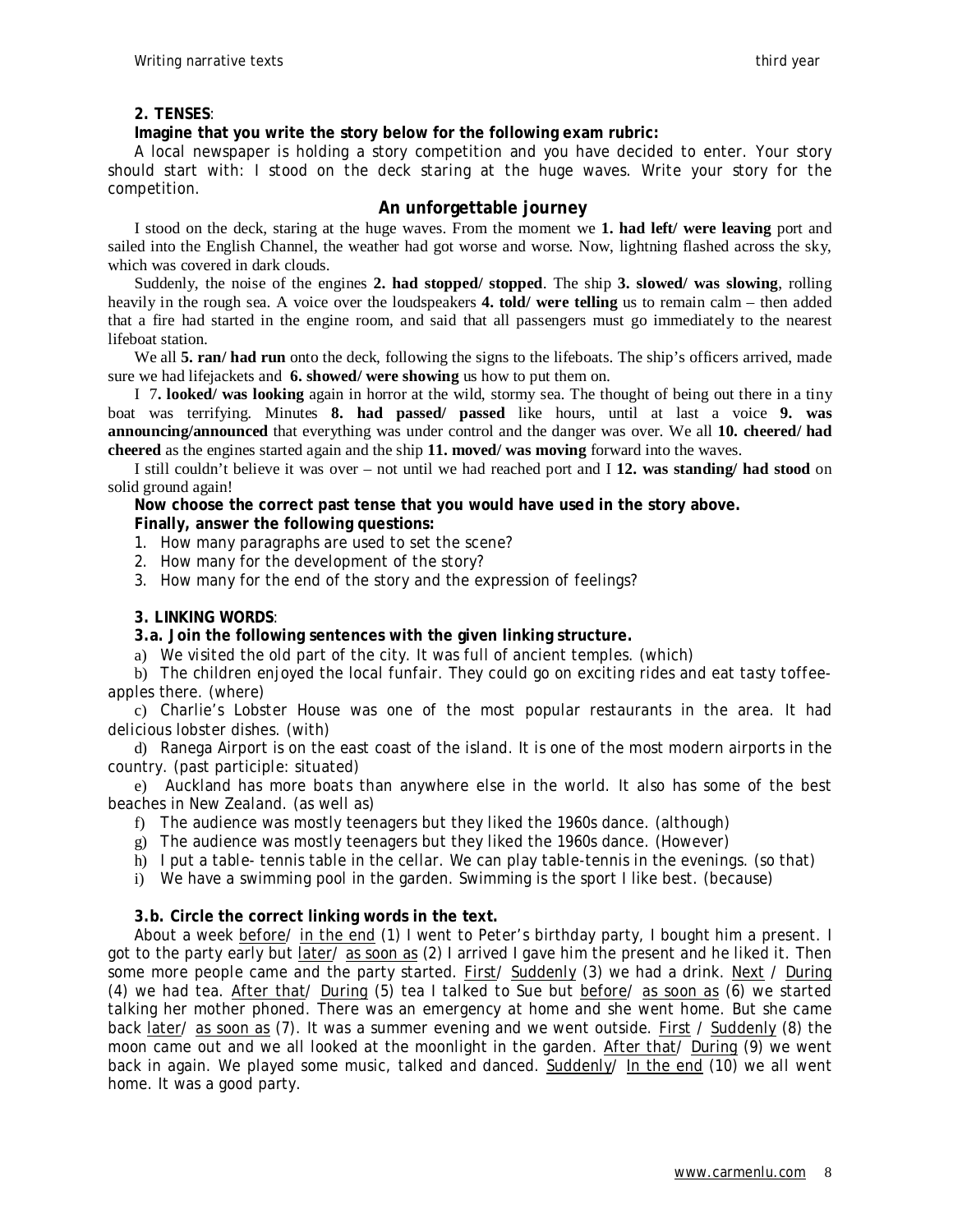#### **4. DESCRIPTION**:

**4. a. The adjectives or adverbs in the box can be used instead of other simplistic ones. Put them in the correct place, as in the example.** 

Happily, great, evil, highly, massive, delightful, extremely, successfully, horrible, miniature, tiny, remarkably, gigantic, satisfactorily, absolutely, fabulous, pleasant, huge, terrific, terrible, wicked, enormous, attractive.

| <b>BIG</b>   |  |
|--------------|--|
| <b>SMALL</b> |  |
| <b>BAD</b>   |  |
| GOOD / NICE  |  |
| <b>VERY</b>  |  |
| <b>WELL</b>  |  |

# **4.b. Replace the words in the extract below with suitable ones from the box above.**

Melissa stepped out into the fresh and (1) nice April morning. Her (2) good mood brightened her (3) nice face as she walked (4) well to her new workplace. When she reached the (5) big skyscraper, she looked up and felt (6) small. As she entered the building, she was nervous but (7) very excited. This job was a dream come true for her.

| __ |  |
|----|--|
| -  |  |
| ີ  |  |
|    |  |

**4. c. When you describe a place you can refer to the senses to make it more vivid. Mention the sense that is referred to in the following sentences:** 

- a) Visitors can dine watching the moon rise over the mountains.
- b) We could hear the sound of church bells ringing.
- c) I remember the Far East with its aromas of exotic herbs and spices.
- d) I relaxed in the soothing warm waters of the Roman Baths.
- e) She enjoyed a cup of freshly-ground Italian coffee.

# **5. GRAMMAR STRUCTURES:**

# **5.a. Join the sentences using present (-ing) or past participles:**

**Example**: She was annoyed. She gathered her things and left the room. à Annoyed, she gathered her things and left the room.

- 1. I closed the door. I heard someone screaming.
- 2. She was worried. She decided to call the local hospital.
- 3. He fell to his knees. He started crying.
- 4. They were whispering. They walked up the stairs.
- 5. He was frightened. He realised no one would help him.
- 6. I was covered with a warm blanket. I finally felt safe.